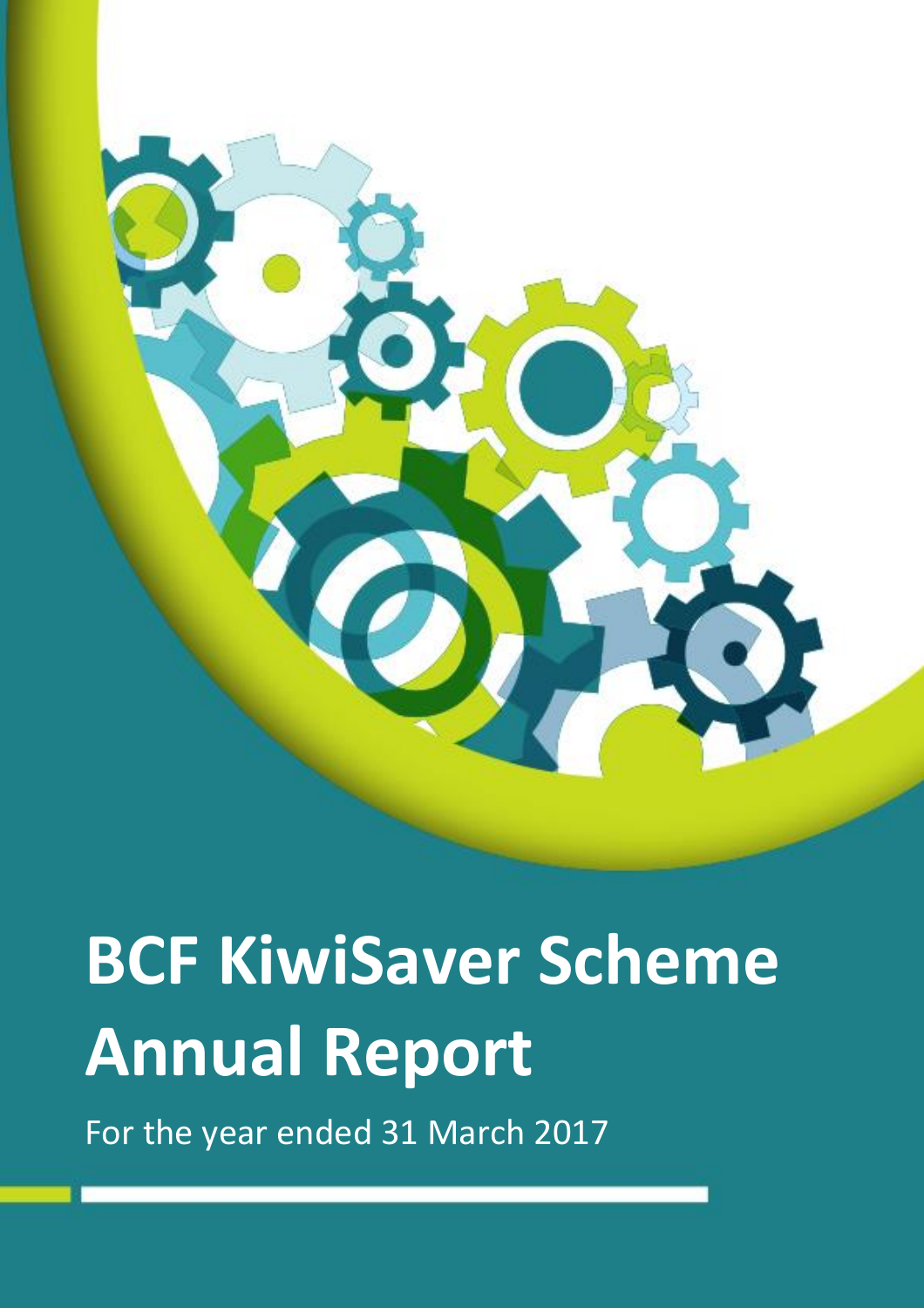

## **BCF KiwiSaver Scheme**

## The Trustee is pleased to present the Annual Report of the BCF KiwiSaver Scheme ("Scheme") for the year ended 31 March 2017.

**This Annual Report has been prepared in accordance with the Financial Markets Conduct Regulations 2014 and includes information about the Scheme's management, operation and financial performance for the year.** 

**If you have any questions regarding this report please do not hesitate to contact Melville Jessup Weaver, the Administration Manager, on 0800 BCF INFO (0800 223 463).**

## Details of scheme

The name of the scheme is the BCF KiwiSaver Scheme (the "Scheme"). The Scheme is registered as a restricted KiwiSaver scheme.

The manager of the Scheme is Arotahi Trust Limited (the "Trustee"). The latest product disclosure statement for the Scheme is dated 9 September 2016 and is open for applications. A fund update for the Scheme (for the year ended 31 March 2017) was made publicly available on 30 June 2017.

The latest financial statements of the Scheme (dated 28 June 2017 and prepared as at 31 March 2017), and the auditor's report on those financial statements, have been lodged with the Registrar of Financial Service Providers and are available electronically by visiting companiesoffice.govt.nz/disclose, selecting *search schemes* and entering the Scheme name.

## Information on contributions and scheme participants

### **Total members**

| <b>Members</b>           | <b>1 April 2016</b> | <b>31 March 2017</b> |
|--------------------------|---------------------|----------------------|
| Contributing members     | 515                 | 521                  |
| Non-contributing members | 37                  | 48                   |
| <b>Total members</b>     | 552                 | 569                  |

#### **New members**

| New members in year ended 31 March 2017      |    |
|----------------------------------------------|----|
| Transfers from other KiwiSaver schemes<br>16 |    |
| Other new members                            | 16 |
| <b>Total new members</b>                     | 32 |

#### **Member exits**

| <b>Member exits in year ended 31 March 2017</b> |     |
|-------------------------------------------------|-----|
| Retirement*                                     | 13  |
| Death                                           | Nil |
| Transfers to other KiwiSaver schemes            | 2   |
| Other reasons                                   | Nil |
| <b>Total member exits</b>                       |     |

\* 'Retirement' means exiting at or after reaching end payment date (the later of age 65 and having been a KiwiSaver scheme member for 5 years)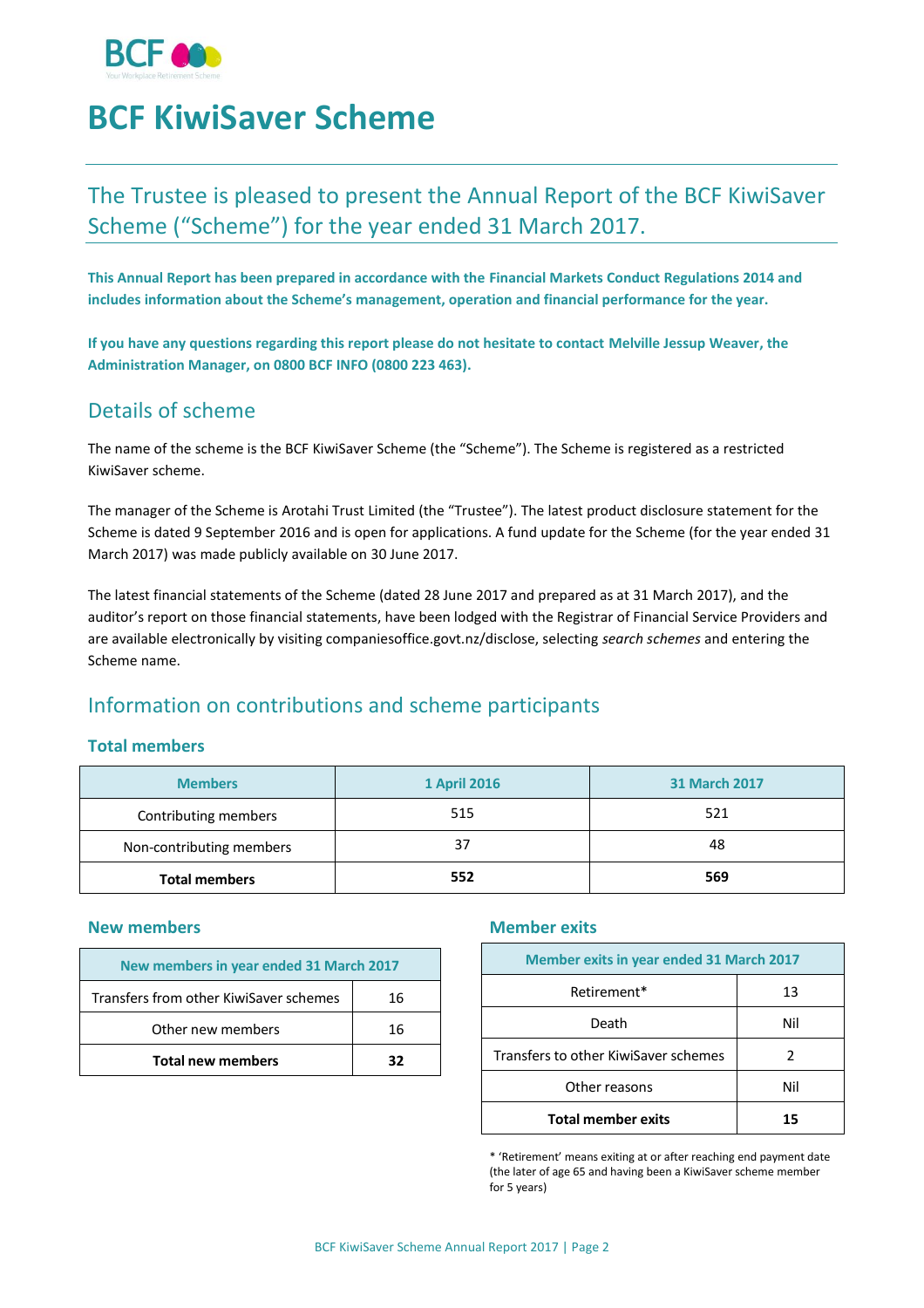

### **Members' accumulations**

| Members' accumulations          | <b>1 April 2016</b> | <b>31 March 2017</b> |
|---------------------------------|---------------------|----------------------|
| Total members' accumulations    | \$4,749,201         | \$6,089,827          |
| Number of members with accounts | 552                 | 569                  |

## **Total contributions**

| <b>Contribution type</b>                  | <b>Total in year ended 31 March 2017</b> | Number of members to whom<br>contributions related |
|-------------------------------------------|------------------------------------------|----------------------------------------------------|
| Member contributions                      | \$710,160                                | 409                                                |
| Member voluntary contributions            | \$77,886                                 | 108                                                |
| Employer contributions*                   | \$476,189                                | 332                                                |
| Member tax credits                        | \$181,734                                | 441                                                |
| Transfers from other KiwiSaver<br>schemes | \$99,230                                 | 16                                                 |
| <b>Total contributions</b>                | \$1,545,199                              |                                                    |

\* These are the net employer contributions credited to the Scheme after deducting employer's superannuation contribution tax.

## Changes relating to the scheme

During the year ended 31 March 2017 the Scheme transitioned to the Financial Markets Conduct Act 2013 ("FMCA"). It continues as a restricted KiwiSaver scheme but is now registered under the FMCA instead of the KiwiSaver schemes register.

As part of the transition exercise a new trust deed for the Scheme took effect on 5 September 2016. The main changes to the trust deed were technical amendments made in order to comply with the FMCA, and these included:

- updated terminology and new definitions;
- updated indemnity provisions and delegation powers;
- provisions addressing the Trustee's core FMCA obligations regarding matters such as custody, record-keeping, reporting to members and the Financial Markets Authority, earnings rate calculations, register maintenance, related party transactions and audits; and
- provisions addressing the Trustee's obligations under the FMCA to maintain and comply with a statement of investment policy and objectives ("SIPO").

For the same reasons a replacement SIPO was lodged on 5 September 2016. The main changes were minor technical amendments made in order to comply with the FMCA (and there were no material changes made to the Scheme's investment policy and objectives).

On 17 January 2017, the Scheme's first certificate in respect of transactions giving related party benefits was signed by the Trustee. The certificate related to the administration fees payable to Melville Jessup Weaver Limited.

No transactions providing for related party benefits (as contemplated by section 172(1) of the FMCA) to be given from the Scheme were entered into during the year ended 31 March 2017 on anything other than arm's-length terms.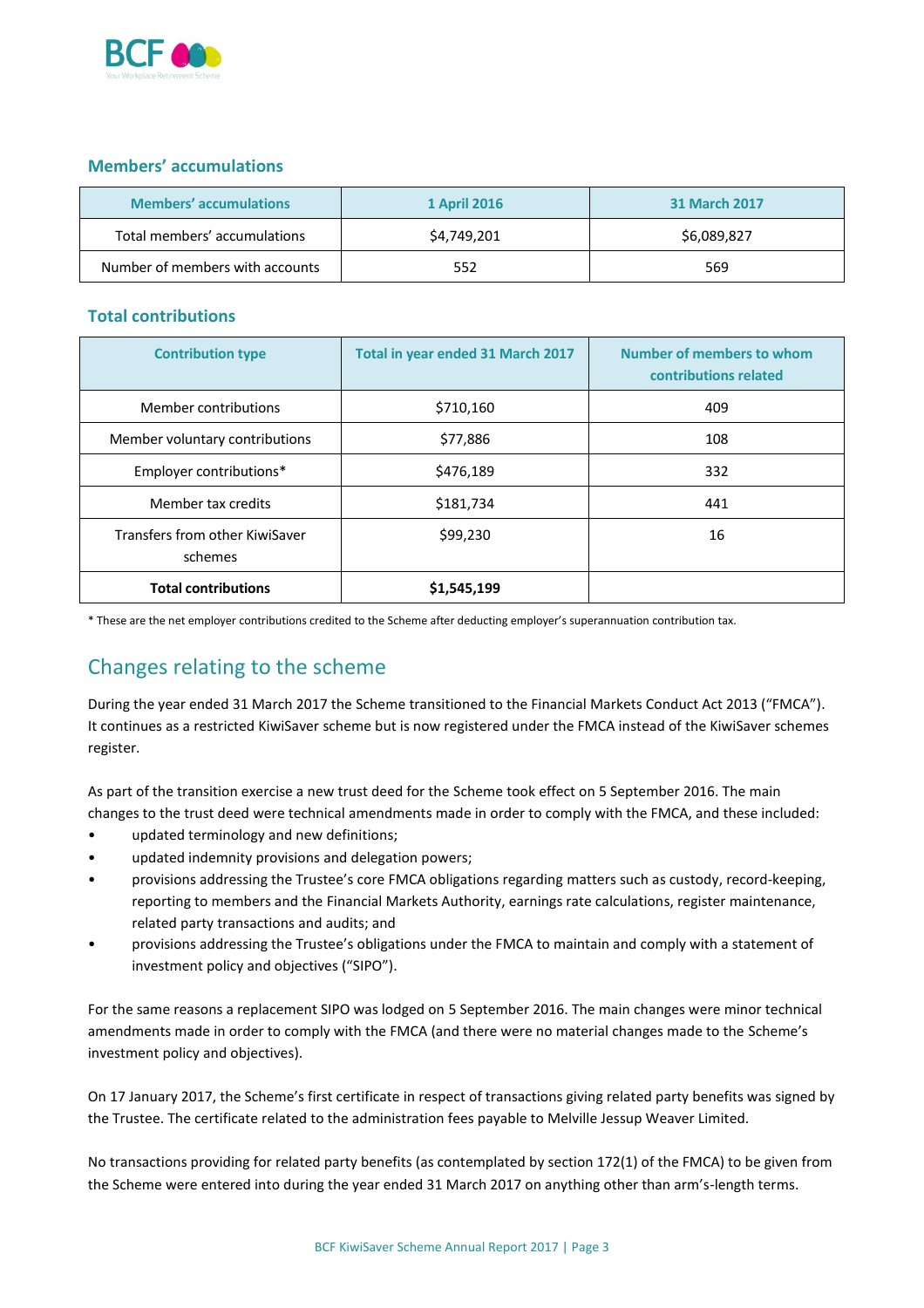

## Other information for particular types of managed funds

During the year 24 Scheme participants made a withdrawal that was permitted under the FMCA and the trust deed, and the grounds on which those withdrawals were made were as follows:

| <b>Withdrawal type</b>                              | <b>Number of members</b> |
|-----------------------------------------------------|--------------------------|
| <b>Full withdrawals</b>                             | 15                       |
| End payment date (retirement) – full withdrawals    | 13                       |
| Transfers to other KiwiSaver schemes                | 2                        |
| <b>Partial withdrawals</b>                          | 9                        |
| End payment date (retirement) - partial withdrawals |                          |
| First home withdrawals                              | 8                        |

The Scheme's before-tax investment return (after expenses and costs) for the year ended 31 March 2017 was **1.82%**. Due to the deduction of investment income tax from that gross return and the application of the fixed annual membership fee of \$50 per member (applied monthly), it is not possible to advise in this Annual Report the crediting rate applied to members' balances after expenses, costs and tax, as that rate differed for each individual member.

The Trustee confirms that for the year ended 31 March 2017:

- 1. All the benefits required to be paid from the Scheme in accordance with the terms of the trust deed and the KiwiSaver scheme rules have been paid.
- 2. The market value of the property of the Scheme as at 31 March 2017 equalled the total value of benefits that would have been payable had all members of the Scheme ceased to be members at that date and had provision been made for the continued payment of all benefits being paid to members as at that date.

## Changes to persons involved in the scheme

There were no changes during the year to the Trustee or its directors, the Administration Manager, the securities registrar (which is the Administration Manager) or the auditor of the Scheme.

The directors of Arotahi Trust Limited as at 31 March 2017 were:

- Maurice Hall
- John Mason
- Kevin Sorensen

There were no changes in the control of the Trustee during the year ended 31 March 2017.

## How to find further information

The following information is available electronically (and free of charge) on the Disclose Register at companiesoffice.govt.nz/disclose:

 copies of the trust deed, the Scheme's latest audited financial statements, the statement of investment policy and objectives and the annual report (select *search schemes* and enter the Scheme name) and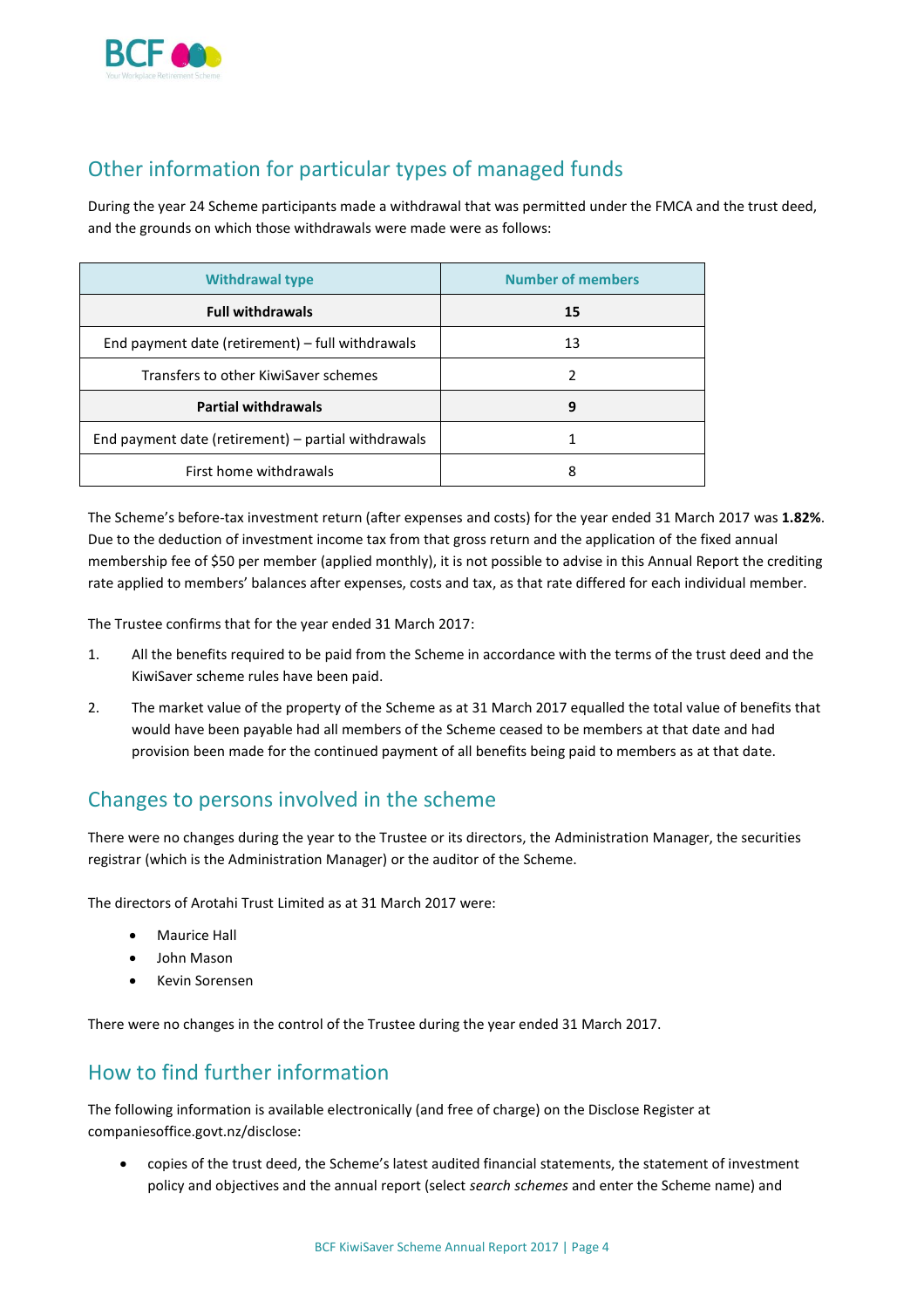

 copies of the product disclosure statement, the annual fund update and other material information relating to the Scheme (select *search offers* and enter the Scheme name).

Copies of the statement of investment policy and objectives, the product disclosure statement, the latest annual report and the latest fund update (as well as other information about the Scheme) are also available on the Scheme's website bcfkiwisaver.co.nz/.

You can obtain a copy of any of those documents from the Trustee free of charge by writing to the Administration Manager at the following address:

#### **BCF KiwiSaver Scheme Administration Team**

Melville Jessup Weaver Level 5, 40 Mercer Street P O Box 11330, Wellington 6142 Phone: 0800 BCF INFO (0800 223 463) or Phone: 04 499 0277 Email [bcfkiwisaver@mjw.co.nz](mailto:bcfkiwisaver@mjw.co.nz)

## Contact details and complaints

Contact details for the Trustee are:

#### **The Directors**

Arotahi Trust Limited 5 Noel Rogers Place, Milson Palmerston North 4414 Phone 0800 80 88 33

Any queries or complaints about the Scheme can be made by contacting the Trustee at the above address.

The Administration Manager also acts as the securities registrar for the Scheme and can be contacted (in that capacity) at the above address.

The Trustee has established a process to deal with any complaints that members might have. The process is confidential, providing members with the ability to be satisfied that all their dealings with the Scheme have been handled properly. The first step is to contact either the Trustee or the Administration Manager in confidence to set out your complaint.

Members also have the right to send their complaints directly to the Scheme's external disputes resolution service, Financial Services Complaints Limited ("FSCL"). FSCL's contact details are:

| Website:        | www.fscl.org.nz                       |
|-----------------|---------------------------------------|
| Email:          | info@fscl.org.nz                      |
| Telephone:      | 0800 347257 (call free for consumers) |
|                 | (04) 472 FSCL (472 3725)              |
| Fax:            | (04) 472 3727                         |
| Postal address: | PO Box 5967 Lambton Quay              |
|                 | Wellington 6145                       |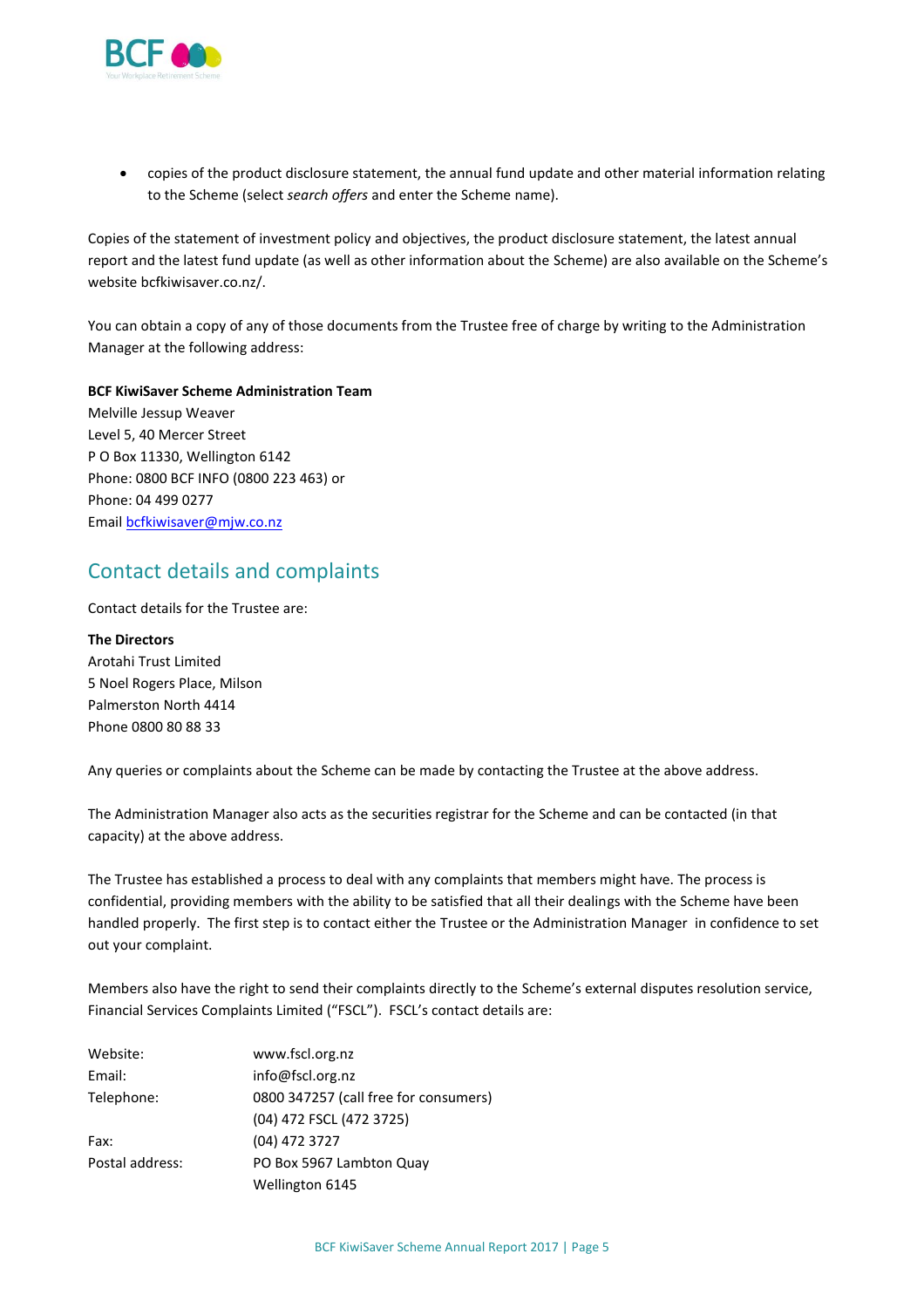

Neither we nor FSCL will charge a fee to any complainant to investigate or resolve a complaint.

## Who else is involved in providing the Scheme?

#### Administration Manager

#### **Melville Jessup Weaver**

Level 5, 40 Mercer Street PO Box 11330 Wellington 6142

#### Solicitor

**Chapman Tripp** 10 Customhouse Quay PO Box 993 Wellington 6140

#### Auditor

**KPMG** 18 Viaduct Harbour Avenue PO Box 1584 Auckland 1140